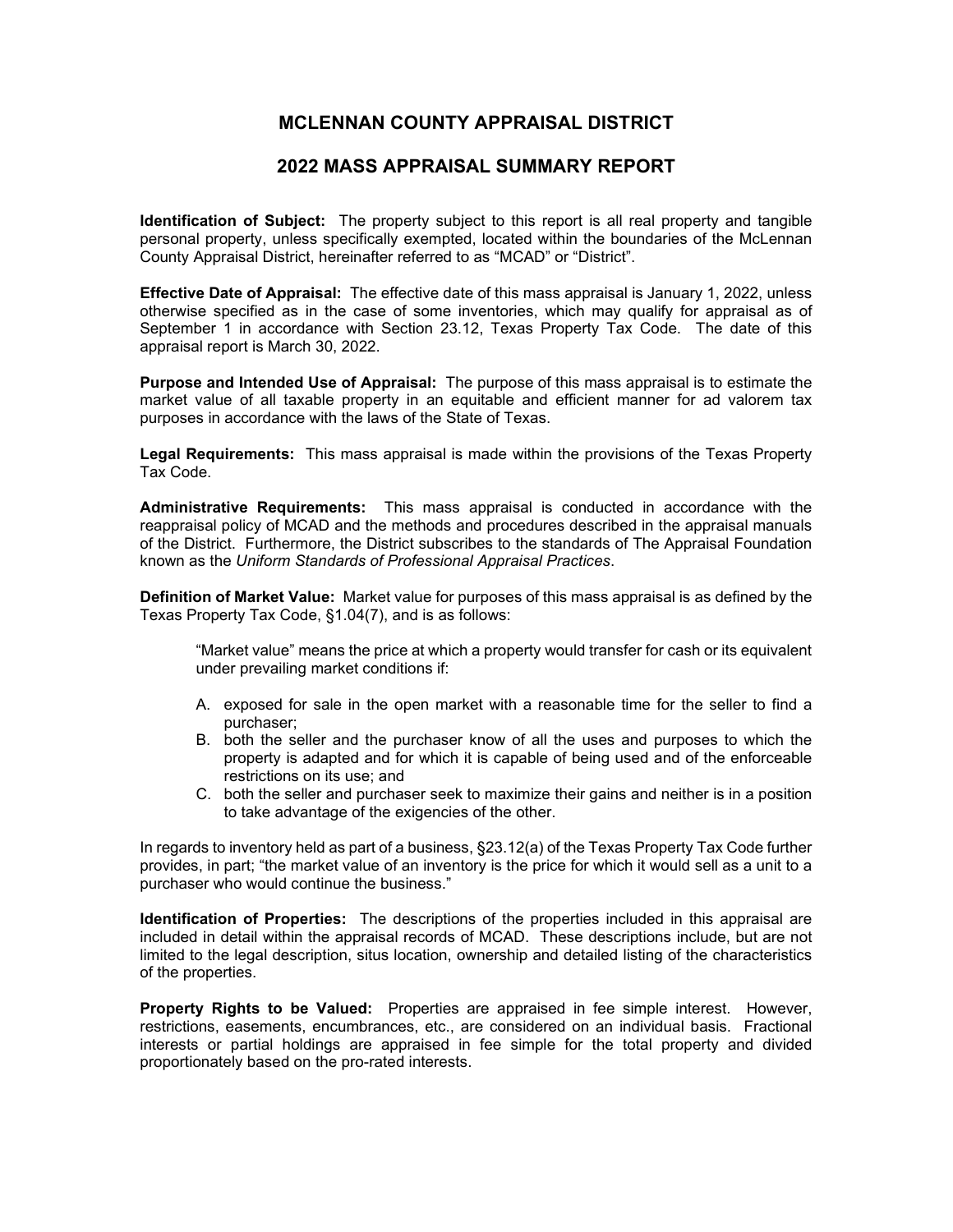**Assumptions and Limiting Conditions:** The District has taken reasonable steps to secure adequate funding; however fiscal restraints do impact the mass appraisal process. Limited resources and personnel are available to perform the appraisals; therefore, it is not possible to physically inspect every property included on the appraisal roll. When physical inspections were conducted on real property, they were generally performed with exterior review only, if permitted by owner, otherwise by remote inspection methods. It is assumed that the interior conditions are consistent with the exterior condition. When physical inspections were made for the valuation of personal property, inspections were made of the entire facility if allowed by the owner or management of the business.

This mass appraisal has been made under the following additional assumptions and limiting conditions:

- It is assumed that the title to the properties is good and merchantable.
- No liability is assumed for matters of a legal nature.
- Assumptions made in the report are based on the best knowledge and judgment of the appraiser and are believed to be typical of the market.
- All properties are appraised as if free and clear of any or all liens or encumbrances, unless otherwise stated.
- Existence of hazardous materials or other adverse environmental conditions are not considered, unless otherwise indicated.
- Any drawings, photographs, plan, or plats are assumed to be correct and are included solely to assist in visualizing the property.
- It is assumed that there is full compliance with all applicable federal, state, and local regulations and laws, unless otherwise noted.
- No responsibility is assumed for hidden or unapparent conditions in the property that may affect its value.
- It is assumed that all required licenses, certificates of occupancy, consents or other administrative authority from local, state or federal governments can be obtained or renewed for any use on which the value estimate contained in this report is based.
- A specific survey and analysis of properties to determine compliance with the provisions of the Americans with Disabilities Act has not been performed and possible non-compliance has not been considered in valuing these properties.
- While it is believed all information included in the appraisal is correct and accurate; the appraiser does not guarantee such.

This report may not be used for any purpose or by any person other than the party to which it is addressed without the written permission of the McLennan County Appraisal District.

**Scope of Appraisal:** The scope of the appraisal relates to the nature of the appraisal assignment and the extent of collecting, confirming, and reporting the data, which provides the basis for the estimate of value.

The three generally accepted approaches to value are considered in estimating the market value for each property, with the most appropriate method given the greatest emphasis.

A market-based cost approach is considered the most appropriate for single family residential, most owner occupied commercial, and mobile homes since this method reflects the actions of buyers and sellers in the market, with some exceptions. This approach is based on the principal that a buyer will not pay more for a property than the cost of acquiring a vacant site and constructing a substitute structure of comparable utility, assuming no costly delays in construction.

The sales comparison method is used for vacant lots and land because it reflects the actions of the market place. Where there are no vacant lot sales, an allocation by abstraction is used to value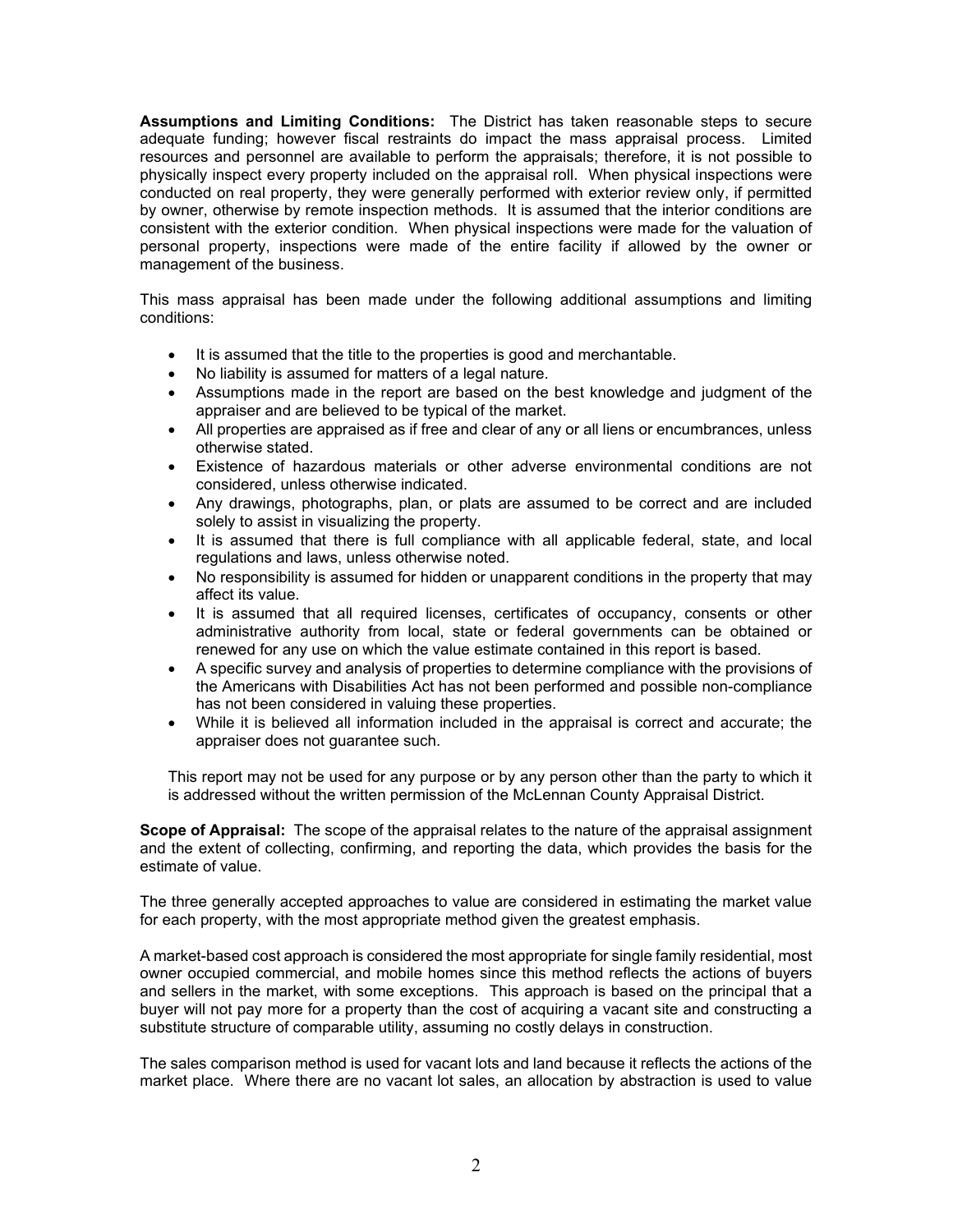land. Since these properties typically do not produce any income, the income approach to value is given minimal emphasis.

The income approach is applicable to revenue producing property. It is based on the principal of present worth of future benefits. High‐valued commercial properties rarely sell and although difficult to obtain, Income information is usually the only available source of factual data.

In the event a property is unavailable for inspection and the owner has not supplied any information, the appraiser has estimated the measurements and condition of the improvements or a lump sum value for the property.

Personal property is appraised utilizing the cost approach to value. The market approach is used for some categories of personal property when available.

All appraisal estimates are made in compliance with requirements as provided in the Texas Property Tax Code.

This report is applicable to the following property types: single family and multifamily residential, vacant lots and acreage, farm and ranch properties, commercial and industrial properties, mineral, utility, business personal property and mobile homes.

**Personnel Resources:** The McLennan County Appraisal District staff consists of 42 full-time employees within the departments listed below.

- 4 Administration
- 5 Customer Service
- 5 Appraisal Support
- 10 Residential Valuation
- 6 Commercial Valuation
- 6 Personal Property Valuation
- 6 GIS Mapping

The administrative staff is responsible for overall planning, organizing, staffing, coordinating, and supervising MCAD and the appraisal activities. The appraisal duties are divided among three departments: Residential, Commercial, and Personal Property. The Residential Department is responsible for appraising all residential housing, and mobile homes in the District. The Commercial Department is responsible for appraising all commercial, industrial, utility, multi-family real property, excluding 4-plexes and smaller in the District. Land is appraised by both the residential and commercial departments. The Personal Property Department appraises business personal property. The Customer Service Department is responsible for exemptions, owner addresses, some data entry, and first response to the property owner. Appraisal support staff are responsible for data entry and verification of data. The Chief Appraiser, Deputy Chief Appraiser and all appraisers are registered with the Texas Department of Licensing and Regulation.

The McLennan County Appraisal District contracts with Capitol Appraisal Group Inc. to appraise its personal property utility properties (Category J) as well as industrial properties for real and personal.

**Data Collection and Verification Resources:** The McLennan County Appraisal District is responsible for approximately 126,000 real and personal property accounts covering approximately 1,198 square miles. MCAD is responsible for appraising property for 44 entities comprised of twenty (20) school districts, twenty (20) cities, three (3) special districts, McLennan County and McLennan Community College. Appraisal records are maintained in a computer automated mass appraisal (CAMA) system.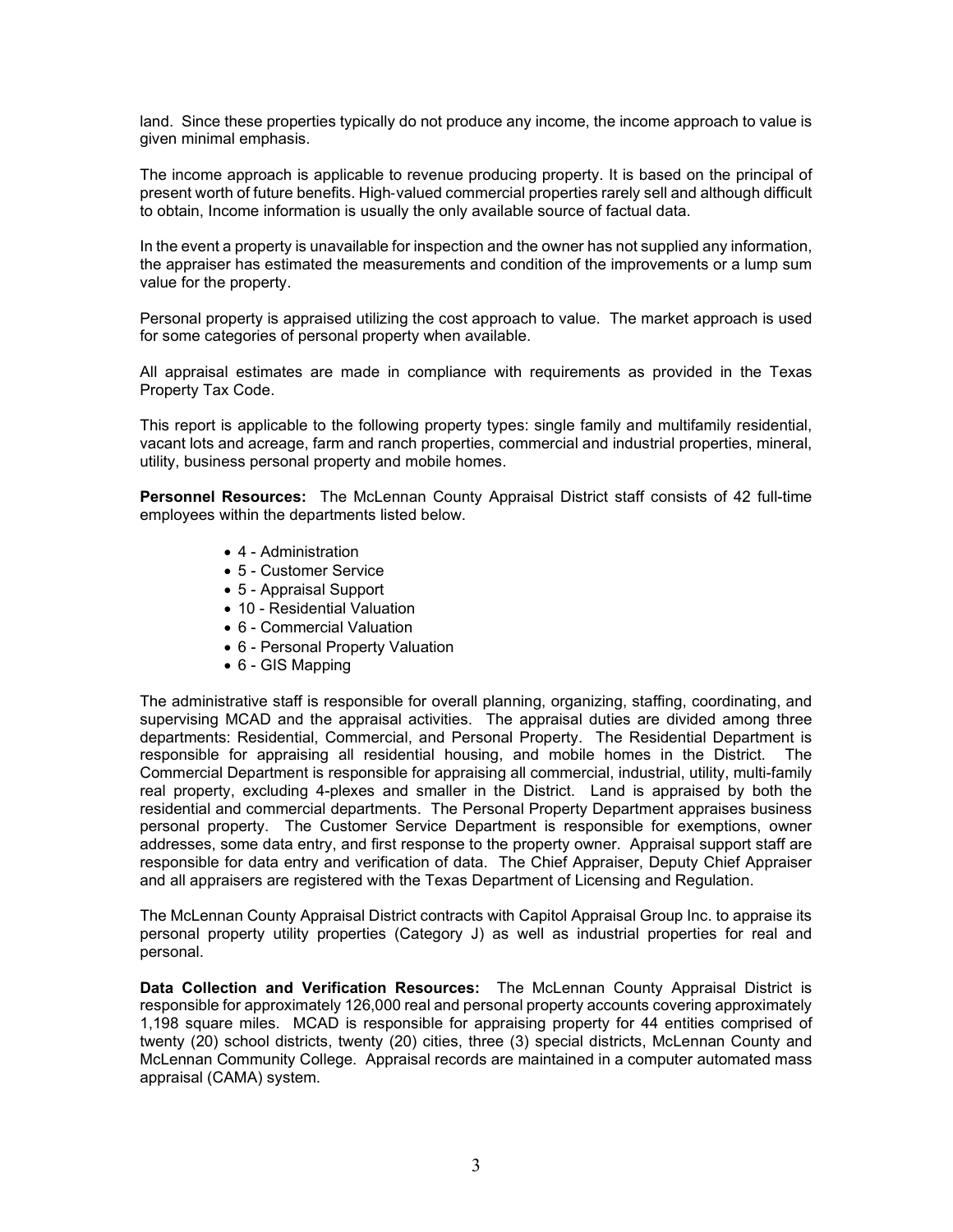Property characteristic data is recorded for each property to be appraised. Resources for the discovery, describing, and listing of property include, but are not limited to the following: field inspections by appraisal staff, renditions, deed records, plat records, and assumed name certificates filed for record with the McLennan County Clerk's office, city building permits, local fee appraisers, builders and realtors, newspaper publications, maps, aerial photography, various third party data sources and other appraisal records of the District.

Construction costs are gathered from available sources including, but not limited to the Marshall and Swift Valuation Service and local builders and developers for use in the cost approach to value.

Information for the sales comparison approach is gathered from properties within the appraisal district through the mailing of questionnaires to grantors and grantees, and all other available sources deemed reliable. Sales data is entered into the database and checked for validity by appraisal and clerical staff.

Rental rates, expenses and occupancy rates are gathered on income producing properties for use in the income approach to value through questionnaire mailings, owner filed property reports and telephone surveys. Income and expense information is entered into a spreadsheet database for analysis and use by district appraisers.

Information relating to business personal property is collected during the normal inspection process and through owner filed renditions and property reports. Costs are also researched for personal property using NADA Guides and other sources.

General trends in new construction techniques, construction costs, interest rates and other pertinent data are gathered from various sources such as trade journals, Marshall and Swift Valuation Service, university real estate research centers, and any other sources deemed appropriate and reliable.

**Preliminary Analysis:** A ratio analysis is performed for all types of property to determine the accuracy of schedules and properties that need visual inspection or reappraisal.

**Area Analysis:** MCAD appraises all properties that fall within the county limits. There are thirteen school districts that extend beyond McLennan County. The City of Waco is located in McLennan County, surrounded by several smaller cities. Waco has a population of approximately 140,000 which is about half of the total county population. Baylor University, with a student enrollment of approximately 16,800, is located in Waco. The area also contains a technical college, Texas State Technical College and a junior college, McLennan Community College.

With relatively low interest rates and a growing economy in Waco, new construction and market activity are increasing at a rapid rate in some areas.

**Neighborhood Analysis:** Neighborhood analysis examines how economic, social, physical, and governmental forces affect property values. The effects of these factors are used to identify neighborhoods. Properties whose values are influenced by the same economic, social, physical and governmental forces are grouped as neighborhoods. Included in the neighborhood analysis is the consideration of patterns of development and property use. Neighborhoods typically experience a three-stage cycle: development, stability, and decline.

**Highest and Best Use:** Highest and best use is the reasonably, probable and legal use of vacant land or improved property, which when physically possible, financially feasible, and appropriately supported, results in the highest value for the property. For improved properties, the highest and best use determination of a site is made both as if the site is vacant and as improved. The highest and best use for residential property that has a homestead exemption is by law its current use even though its highest and best use may be commercial or industrial.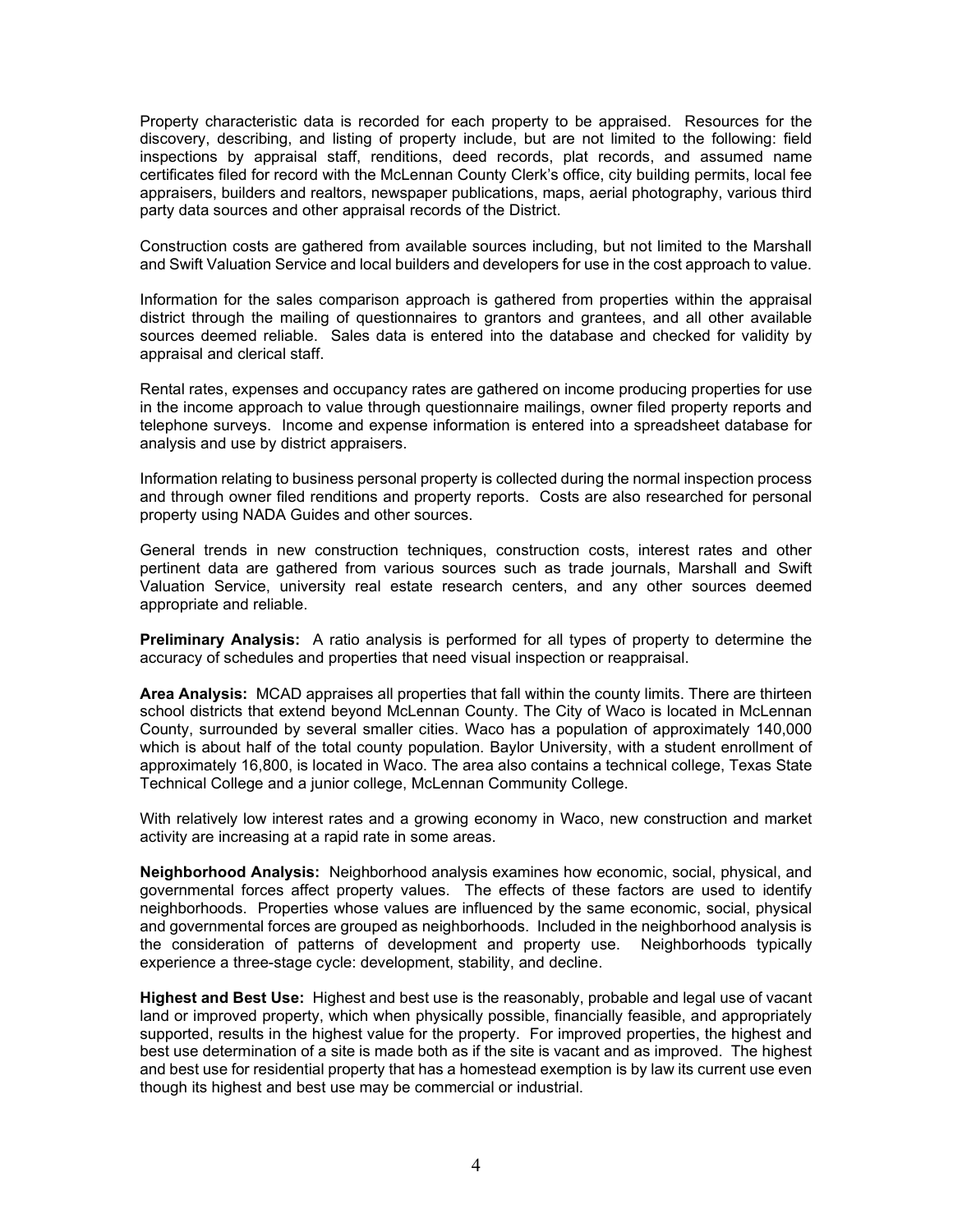**Data Collection and Validation:** Appraisers are assigned areas to work annually either by aerial photography or physical inspection. Although most inspections are performed as a drive-by, properties with changes such as additions, swimming pools, and etc. are conducted by an on-site inspection or aerial photos if the image allows. Properties where physical data has been questioned or requires reviewing, inspections may include confirming the dimensions of structures and/or a complete interior and exterior inspection. The field appraiser determines the extent of the inspection needed. Physical characteristics such as size, quality of construction, detail and property amenities are determined during these inspections. Additionally, size is confirmed though sources such as building permits, construction plans, aerial photos and realtor information. All available and reliable resources are used in pursuit of accurate characteristic data for each property.

Recently sold properties, with high variances from typical sales ratios are site inspected or inspected by aerial photos to ensure proper classification and accurate characteristic descriptions prior to being used in ratio studies or being used to develop market value adjustment factors. They are also checked for any enhancements made prior to sale that may update effective age or change over all depreciation since the last inspection and appraisal.

**Depreciation:** Depreciation is the loss in value from replacement cost new of an improvement or personal property item due to physical deterioration, functional obsolescence and/or economic obsolescence. Each property, during the on-site review process, is assigned a depreciation factor based on the observed physical condition of the property. Additional adjustments may be made to the property for functional or economic obsolescence if conditions so warrant. Personal property is depreciated using the age-life method based on a typical economic life for each personal property component type.

**Testing:** Appraised values to sale price ratio studies are conducted to determine the accuracy of values in the District. All areas are tested every year based on the availability of sales information. Ratio tests are performed first to see if global or general adjustments should be made to the cost and/or depreciation schedules or if certain geographic areas or improvement subclasses require reappraisal. The final ratios are performed by school district and/or state code, where sales information is available. Stratification is performed to help in determining if certain valued properties need to be reappraised.